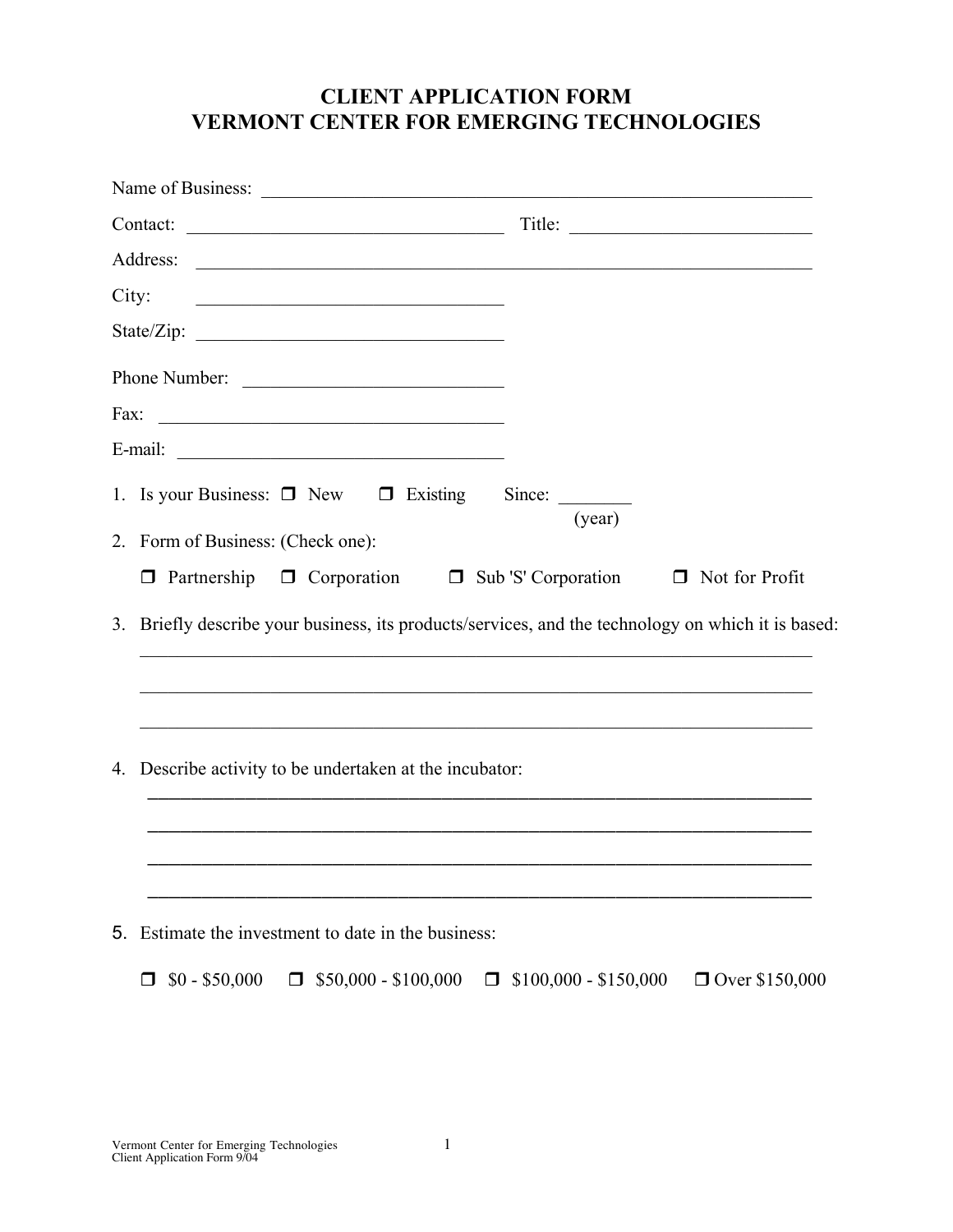# Company and Management Team

|    | 6. Describe your company's stage of development (Check one):                                                                                                                                                                                   |  |  |
|----|------------------------------------------------------------------------------------------------------------------------------------------------------------------------------------------------------------------------------------------------|--|--|
|    | $\Box$ Idea/Concept $\Box$ Product/service development $\Box$ Marketing product/service                                                                                                                                                        |  |  |
| 7. | Is the company licensed to do business in Vermont? $\Box$ Yes<br>$\square$ No                                                                                                                                                                  |  |  |
| 8. | What revenues from sales have been made to date? \$                                                                                                                                                                                            |  |  |
| 9. | List the individuals that will serve as your company's Officers and Board of Directors,<br>including their position and qualifications:                                                                                                        |  |  |
|    | Position:<br>Name:<br><u> 1989 - Johann Barn, fransk politik amerikansk politik (</u><br><u> Alexandria (m. 1888)</u>                                                                                                                          |  |  |
|    | City:                                                                                                                                                                                                                                          |  |  |
|    |                                                                                                                                                                                                                                                |  |  |
|    |                                                                                                                                                                                                                                                |  |  |
|    | Active in daily operations:                                                                                                                                                                                                                    |  |  |
|    | Name:<br>$\overline{\phantom{a}}$ Position: $\overline{\phantom{a}}$                                                                                                                                                                           |  |  |
|    | City:                                                                                                                                                                                                                                          |  |  |
|    |                                                                                                                                                                                                                                                |  |  |
|    |                                                                                                                                                                                                                                                |  |  |
|    | Active in daily operations:                                                                                                                                                                                                                    |  |  |
|    | Name:<br>Position:                                                                                                                                                                                                                             |  |  |
|    | Address:<br>City:                                                                                                                                                                                                                              |  |  |
|    | State/Zip:<br><u> 2002 - Johann John Stein, mars and deutscher Stein († 18</u>                                                                                                                                                                 |  |  |
|    | Background:                                                                                                                                                                                                                                    |  |  |
|    | Active in daily operations:                                                                                                                                                                                                                    |  |  |
|    | 10. Have any Officers or Directors ever been convicted of a crime? $\Box$ Yes<br>$\Box$ No<br>If yes, please describe:<br><u> 1980 - Jan Alexandria de Alexandria de la contrada de la contrada de la contrada de la contrada de la contra</u> |  |  |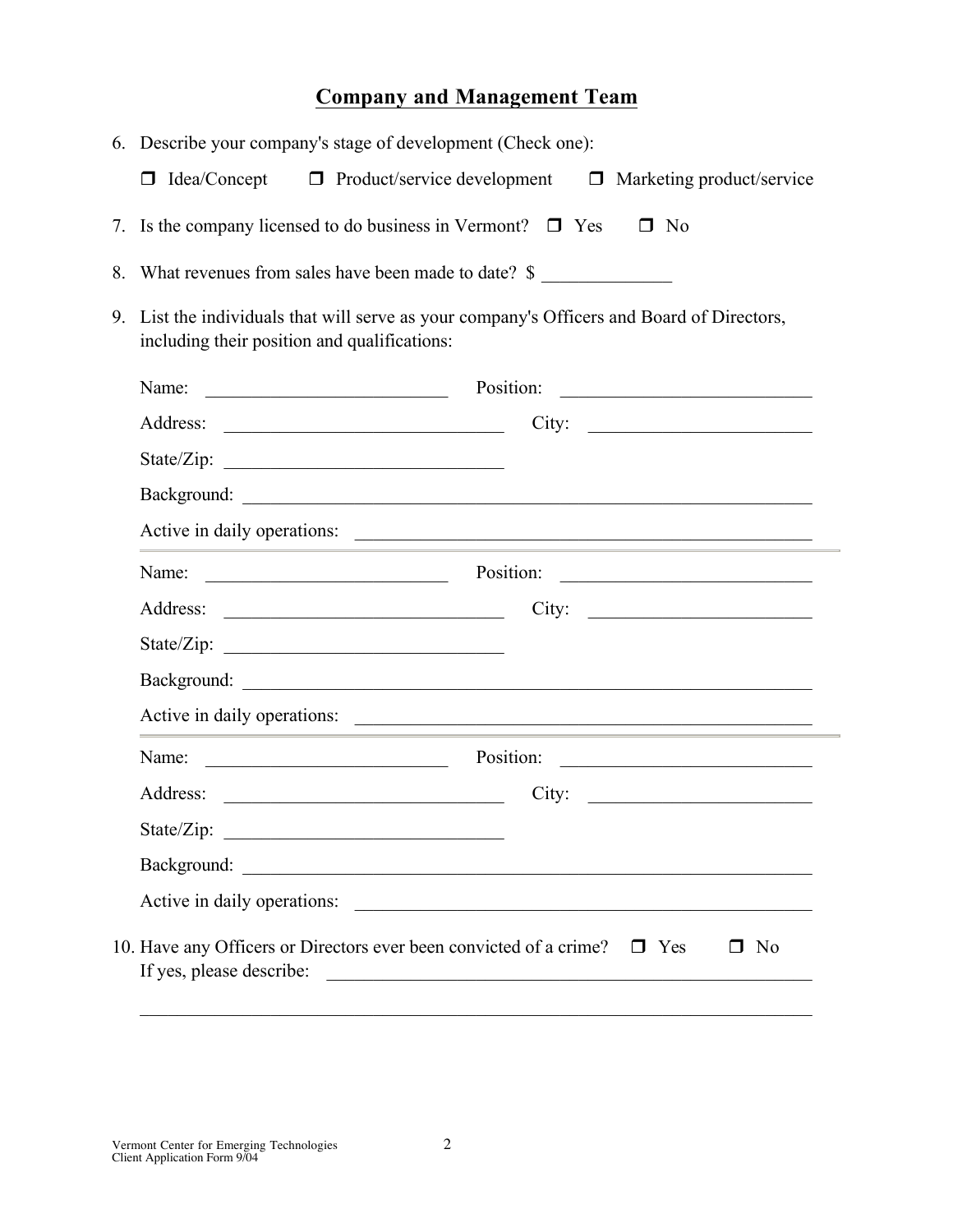| 11. Estimate the total number of employees (including principals) anticipated:                                                  |                                                                                                                      |                         |
|---------------------------------------------------------------------------------------------------------------------------------|----------------------------------------------------------------------------------------------------------------------|-------------------------|
| At the time of occupancy: $\Box$ $\Box$ Full-time                                                                               |                                                                                                                      | $\Box$ $\Box$ Part-time |
| One year later:                                                                                                                 | $\Box$ $\Box$ Full-time                                                                                              | $\Box$ $\Box$ Part-time |
| Two years later:                                                                                                                | $\Box$ $\Box$ Full-time                                                                                              | $\Box$ $\Box$ Part-time |
| 12. Does the company currently utilize outside professional advisors (i.e. accountants,<br>lawyers, etc.)? $\Box$ Yes $\Box$ No |                                                                                                                      |                         |
| 13. Please check and describe the services you will be seeking from the Center?<br>$\Box$ Accounting:                           |                                                                                                                      |                         |
| O Computer Assistance:                                                                                                          |                                                                                                                      |                         |
| ,我们也不能在这里的人,我们也不能在这里的人,我们也不能在这里的人,我们也不能在这里的人,我们也不能在这里的人,我们也不能在这里的人,我们也不能在这里的人,我们也                                               |                                                                                                                      |                         |
|                                                                                                                                 |                                                                                                                      |                         |
| $\Box$                                                                                                                          | <u> 1989 - Johann John Harry Harry Harry Harry Harry Harry Harry Harry Harry Harry Harry Harry Harry Harry Harry</u> |                         |
| $\Box$ Product Assistance:                                                                                                      | <u> 1989 - Johann Barn, mars an t-Amerikaansk politiker (* 1908)</u>                                                 |                         |
|                                                                                                                                 |                                                                                                                      |                         |
|                                                                                                                                 |                                                                                                                      |                         |
| 14. Estimate square footage required to conduct your business: (standard office is approximately<br>110 square feet):           |                                                                                                                      |                         |
| 1st Year $\Box$ Office $\Box$ Manufacturing<br>$\Box$ Other (describe): $\Box$                                                  |                                                                                                                      |                         |
| 2nd Year □ □ Office □ □ Manufacturing<br>$\Box$ Other (describe): $\Box$                                                        |                                                                                                                      |                         |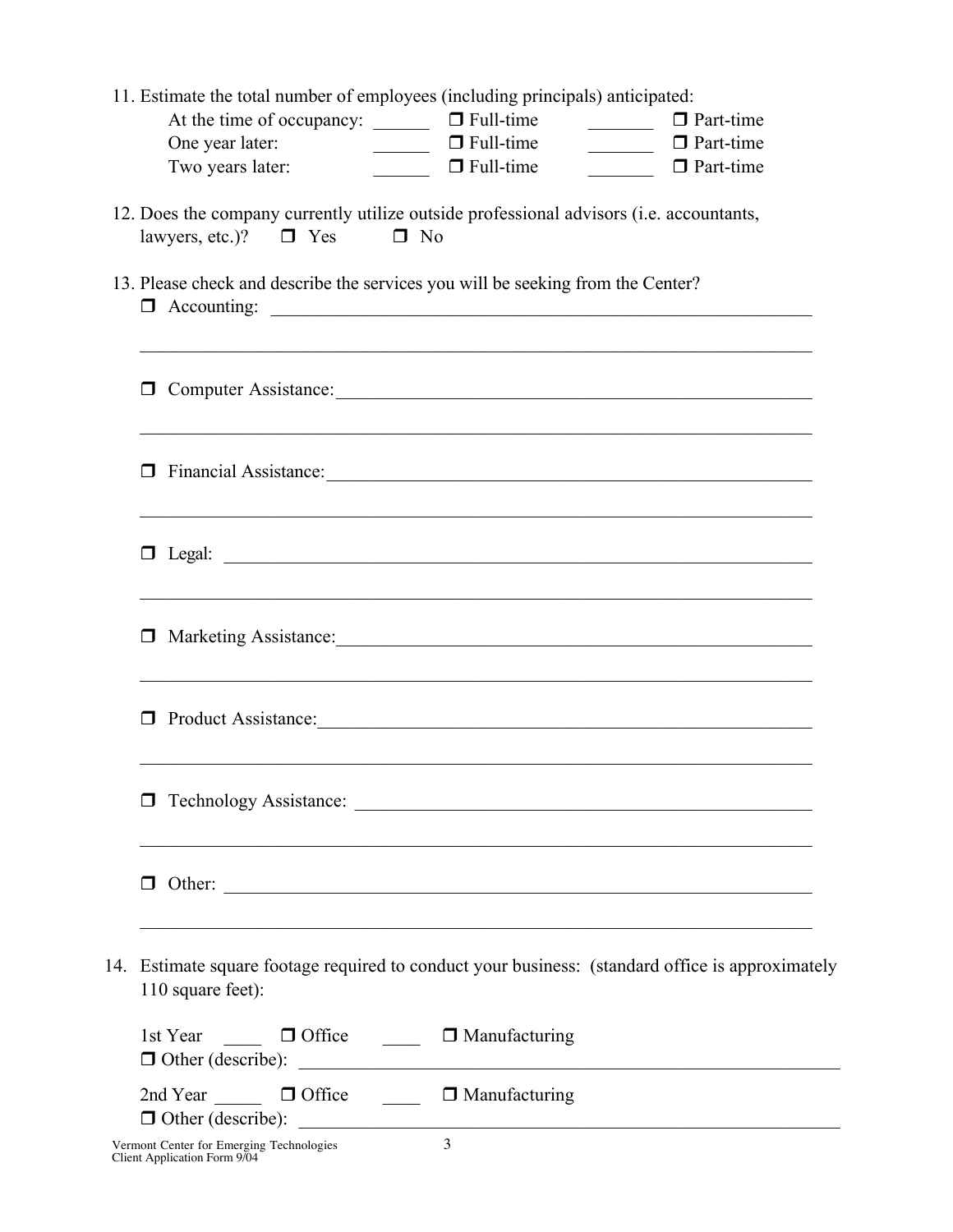3rd Year  $\Box$  **O** Office  $\Box$  **Manufacturing**  $\Box$  Other (describe):  $\Box$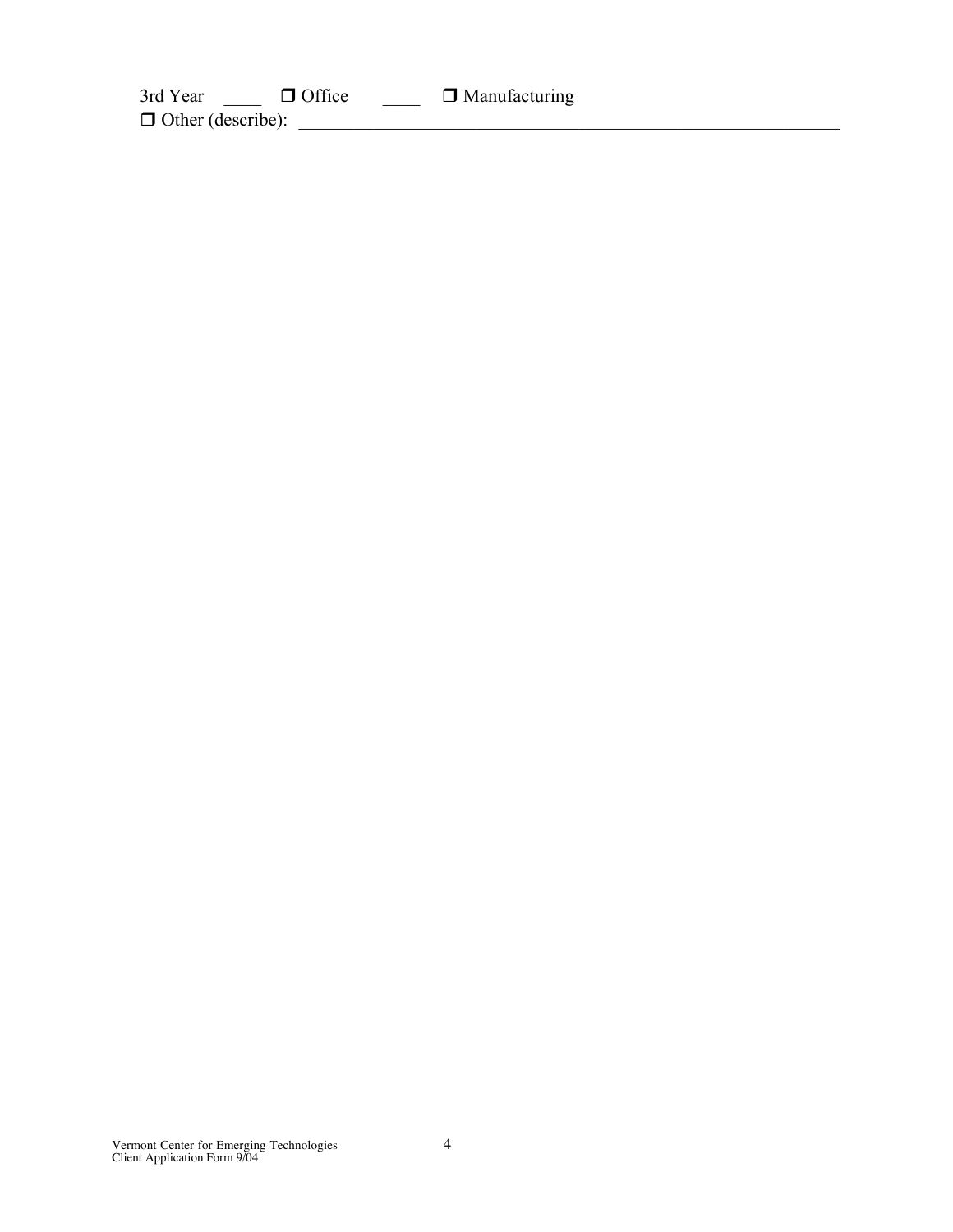### Market Potential

| 15. Do you have a marketing plan (If Yes, include with application)?<br>$\Box$ No<br>$\Box$ Yes                        |  |  |
|------------------------------------------------------------------------------------------------------------------------|--|--|
| 16. Is there a working prototype of your product/service?<br>$\Box$ Yes<br>$\Box$ No                                   |  |  |
| 17. Can your product/service be patented?<br>$\Box$ Yes<br>$\square$ No<br>$\Box$ Don't Know                           |  |  |
| 18. Must you obtain any regulatory approvals for your product/service?<br>$\Box$ Don't Know<br>$\Box$ Yes<br>$\Box$ No |  |  |
| 19. How long has it taken to develop your product/service?                                                             |  |  |
| 20. Describe the target market for your product:                                                                       |  |  |
|                                                                                                                        |  |  |
|                                                                                                                        |  |  |

21. Describe your products advantage. How does your product/service answer the needs of your target market and what makes it better than your competitors' products/services?

\_\_\_\_\_\_\_\_\_\_\_\_\_\_\_\_\_\_\_\_\_\_\_\_\_\_\_\_\_\_\_\_\_\_\_\_\_\_\_\_\_\_\_\_\_\_\_\_\_\_\_\_\_\_\_\_\_\_\_\_\_\_\_\_\_\_

\_\_\_\_\_\_\_\_\_\_\_\_\_\_\_\_\_\_\_\_\_\_\_\_\_\_\_\_\_\_\_\_\_\_\_\_\_\_\_\_\_\_\_\_\_\_\_\_\_\_\_\_\_\_\_\_\_\_\_\_\_\_\_\_\_\_

\_\_\_\_\_\_\_\_\_\_\_\_\_\_\_\_\_\_\_\_\_\_\_\_\_\_\_\_\_\_\_\_\_\_\_\_\_\_\_\_\_\_\_\_\_\_\_\_\_\_\_\_\_\_\_\_\_\_\_\_\_\_\_\_\_\_

\_\_\_\_\_\_\_\_\_\_\_\_\_\_\_\_\_\_\_\_\_\_\_\_\_\_\_\_\_\_\_\_\_\_\_\_\_\_\_\_\_\_\_\_\_\_\_\_\_\_\_\_\_\_\_\_\_\_\_\_\_\_\_\_\_\_

 $\mathcal{L}_\mathcal{L} = \{ \mathcal{L}_\mathcal{L} = \{ \mathcal{L}_\mathcal{L} = \{ \mathcal{L}_\mathcal{L} = \{ \mathcal{L}_\mathcal{L} = \{ \mathcal{L}_\mathcal{L} = \{ \mathcal{L}_\mathcal{L} = \{ \mathcal{L}_\mathcal{L} = \{ \mathcal{L}_\mathcal{L} = \{ \mathcal{L}_\mathcal{L} = \{ \mathcal{L}_\mathcal{L} = \{ \mathcal{L}_\mathcal{L} = \{ \mathcal{L}_\mathcal{L} = \{ \mathcal{L}_\mathcal{L} = \{ \mathcal{L}_\mathcal{$ 

 $\mathcal{L}_\mathcal{L} = \{ \mathcal{L}_\mathcal{L} = \{ \mathcal{L}_\mathcal{L} = \{ \mathcal{L}_\mathcal{L} = \{ \mathcal{L}_\mathcal{L} = \{ \mathcal{L}_\mathcal{L} = \{ \mathcal{L}_\mathcal{L} = \{ \mathcal{L}_\mathcal{L} = \{ \mathcal{L}_\mathcal{L} = \{ \mathcal{L}_\mathcal{L} = \{ \mathcal{L}_\mathcal{L} = \{ \mathcal{L}_\mathcal{L} = \{ \mathcal{L}_\mathcal{L} = \{ \mathcal{L}_\mathcal{L} = \{ \mathcal{L}_\mathcal{$ 

22. Have you performed a thorough cost analysis of producing a single unit of your product/service?  $\Box$  Yes  $\Box$  No (If yes, include with application).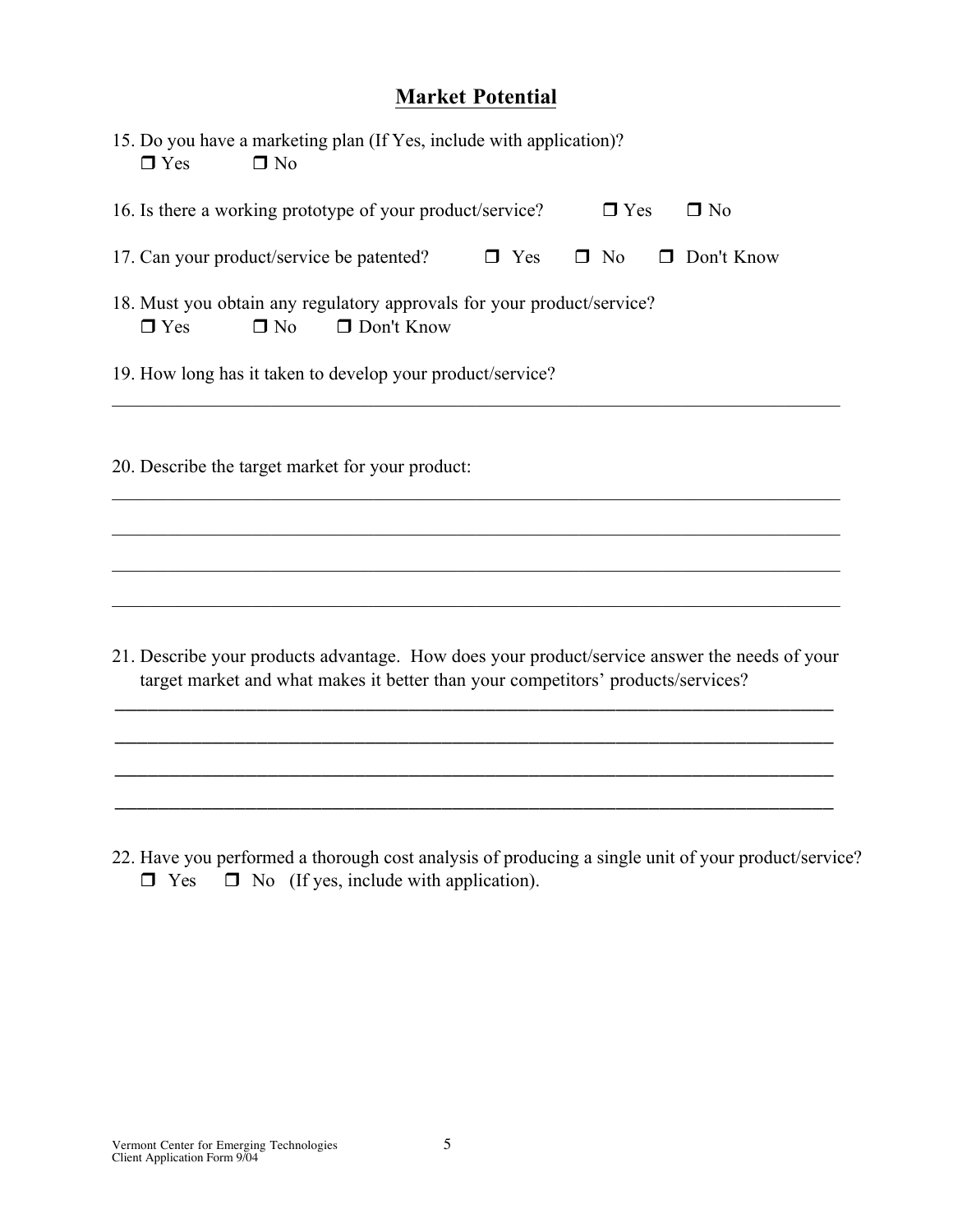# **Operations**

| 23. Do you require any specialized equipment or facilities? $\Box$ Yes<br>$\Box$ No<br>If yes, please describe below:                     |  |  |
|-------------------------------------------------------------------------------------------------------------------------------------------|--|--|
|                                                                                                                                           |  |  |
|                                                                                                                                           |  |  |
| 24. If you answered yes to question #23 above, do you plan to purchase or lease this equipment?<br>$\Box$ Purchase<br>$\Box$ Lease        |  |  |
| 25. Do you plan to outsource any portion of your production/service operations?<br>$\Box$ No If Yes, please describe below.<br>$\Box$ Yes |  |  |
|                                                                                                                                           |  |  |
|                                                                                                                                           |  |  |